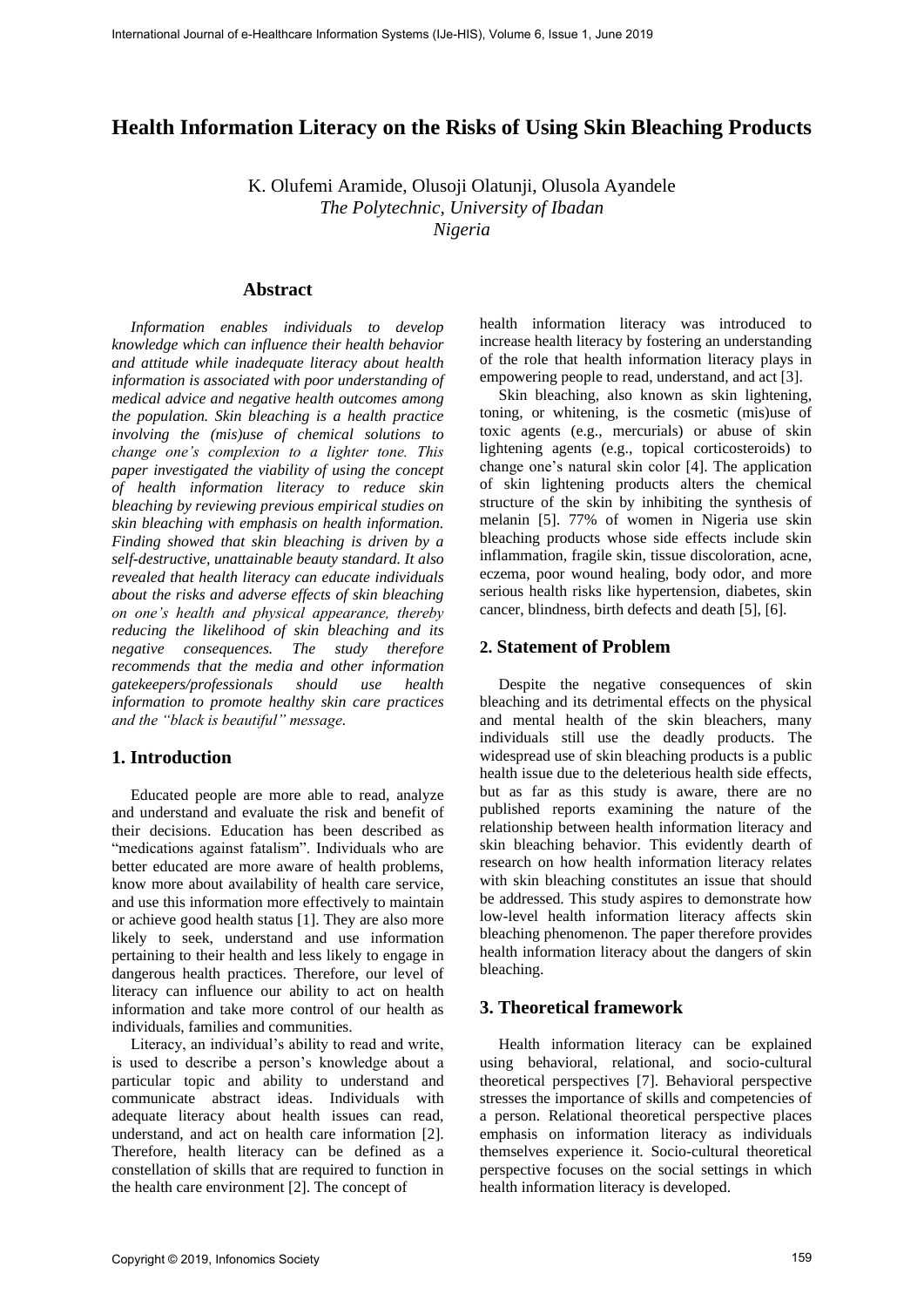There is an interactive relationship between behavioral, relational, and socio-cultural theoretical perspectives as the skills and competence of an individual is influences by the experiences of the individual which are influenced by the socio-cultural practices of the person's environment. The theory assumes that health information literacy affects the ability of a person to be in a good state of health, interact with the health care and education systems, and influenced by social and cultural factors [7].

## **4. Health Information Literacy**

Health literacy refers to a working knowledge of disease processes, self-efficacy, and motivation for actions regarding health issues. According to the U.S. Department of Health and Human Services, it is "the degree to which individuals have the capacity to obtain, process, and understand basic health information and services needed to make appropriate health decisions" [8]. Health literacy integrates ideas, resources, and professionals from both the health and literacy fields and also encompasses the educational, social and cultural factors that influence the expectations and preferences of the individual, and the extent to which those providing health care services can meet those expectations and preferences.

Not having the information, one needs or knowing where to get such information leaves one wanting and powerless. Information literacy is indeed the root of information, as information plays critical role in facilitating and improving the educational, social, occupational, and economic goals of individuals. The combination of health literacy and information literacy has become one of the main pillars of ensuring qualitative healthcare due to "its abilities to recognize a health information need; identify likely information sources and use them to retrieve relevant information; assess the quality of the information and its applicability to a specific situation; and analyze, understand and use the information to make good health decisions" [3].

A study [9] examining the readability, suitability, and comprehensibility of 185 medication guides revealed that the understanding of the medication guides was poor and marginal literacy was associated with poor understanding. The authors concluded that current medication guides were of little value to patients due to complexity and difficulty of patients' understanding the content [9]. Another study [10] revealed that women with adequate health information literacy can read, understand and act on healthcare information.

#### **4.1. Poor health information literacy**

Efforts to improve quality, reduce disparities and reduce costs cannot succeed without improving

health literacy. Poor health information literacy is a stronger predictor of a person's health than age, income, education level and employment [2]. People with limited health information literacy are more likely to skip preventive health care, wait until they are quite ill before seeking care and make use of emergency rooms. This same source also reports that limited health care literacy is associated with increased complications resulting from chronic illnesses such as diabetes, heart disease heart failure, asthma, hypertension, and HIV [2]. Low health care literacy results in shame for the people involved and as a result people often try to hide their literacy deficits. This lack of understanding regarding instructions for care and medications contributes to a lack of compliance. This leads to continued poor health and morbidity and even untimely death due to failure to treat and manage potentially treatable conditions. This is a critical issue that significantly impacts our whole country and economic system. Fraction Journal of Exchange international International System Control internal of Exchange internal of Exchange internal of the Bandari and System System internal of the Bandari and System System Control internal of the

### **4.2. Adequate health information literacy**

High level of health information literacy will enhance the ability of individuals to analyze risks and benefits of proposed medical treatments or procedure, interpret test results, calculate and measure dosages of medications. It will also increase their ability to locate the needed health information to assist in these tasks.

## **5. Skin bleaching**

Dissatisfaction with one's body is now a 'normative' experience for many people. This 'normative discontent' results in people changing their body in order to 'improve' their body image and appearance. Many individuals reduce or increase their weight or specific body parts like hip, waist, breast or buttocks while others change the color of their skin using various techniques.

Skin bleaching involves the application of chemical solutions for the removal of the upper surface of the skin and inhibiting the synthesis of melanin to achieve a lighter skin color [11]. The phenomenon involves the use of chemical products marketed as skin lighteners, brighteners, toners, whitenicious,or whiteners; facial cleanser, mask, or moisturizer; and anti-aging, sun-block, fading, or fairness creams [12].

## **5.1. Motives for skin bleaching**

An examination of factors motivating people to bleach their skin is of interest to researchers who traced the origin to Eurocentric beauty standards, slavery, colonialism, white supremacy, external racism by whites, internalized racism by blacks, and unyielding conceptions of femininity and masculinity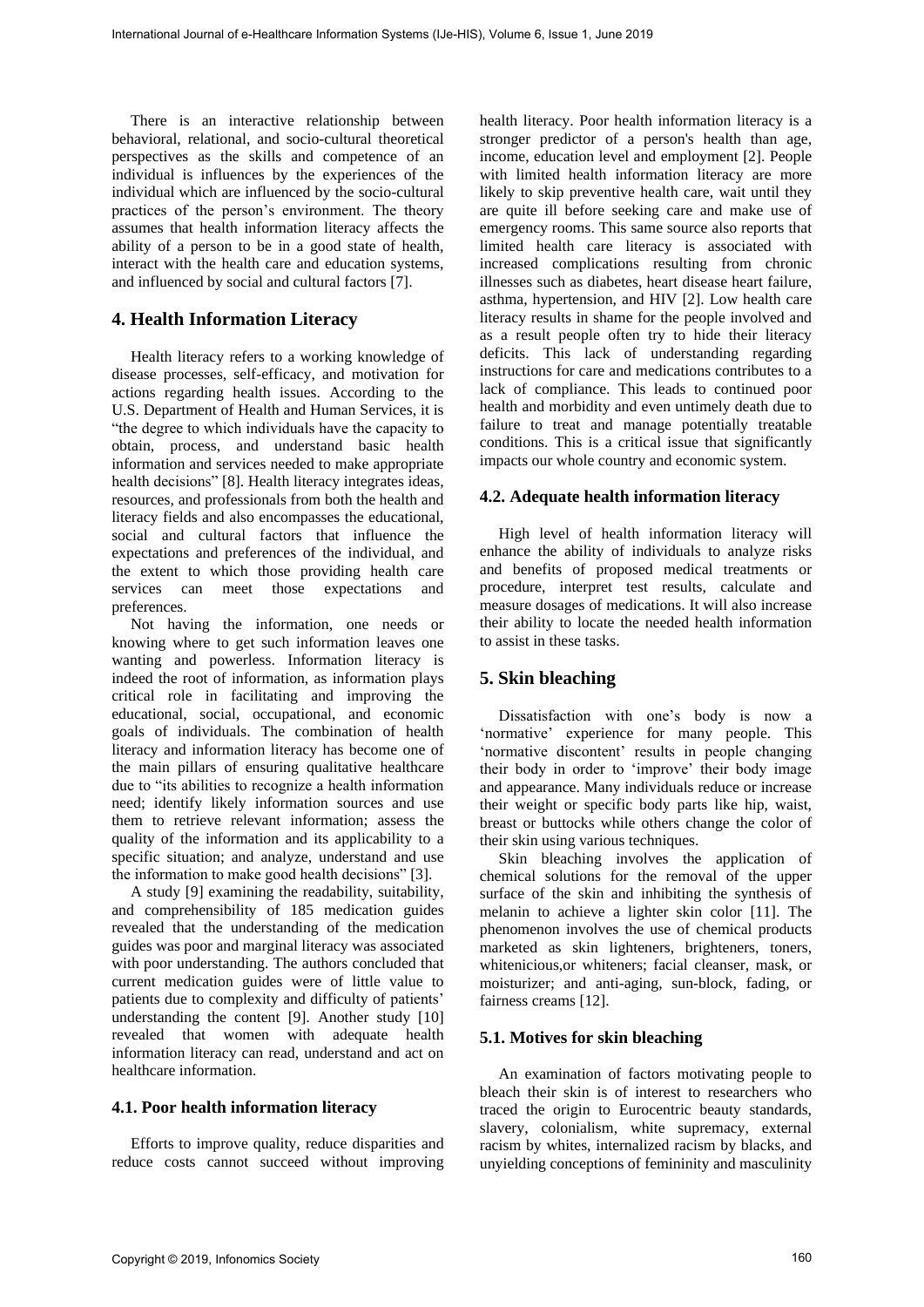as it relates to race and skin tone [13]. The motives behind skin bleaching are driven by multifaceted factors that are historical, social, cultural, economic and psychological in nature [13]. Other researchers [14] conceptualized the motivations as being tied to the remnants of slavery, colonization, and globalization..

Some individuals with naturally fair complexion still use the bleaching creams to "maintain" the light skin color and prevent tanning or dark spots from sunlight. [15] while removal of pimples, rashes, skin disease and previous skin-bleaching adverse effects on the body; need to satisfy, attract and impress mates of the opposite sex and peers; secure a job, and desire to have a soft, white, "attractive," and more European looking skin are the other major reasons women in Africa engage in skin bleaching practices [14], [16]. The images on mass media also influence some people to engage in skin bleaching [14], [15].

# **6. Health Information Literacy on the Skin Bleaching Chemicals**

Using a skin bleaching product will remove the dark skin cover and suppress the production of melanin [5]. This will cause the skin to have a lighter complexion due to the suppression and/or destruction of the melanin. Melanin, a type of pigment made in melanocyte cells, determines a person's skin and hair color complexion and protects the skin from the harmful effects of the sun's ultra-violet rays. But a demelanised skin is more vulnerable to damage by the sun. This can result in patchy depigmentation of the skin.

Up to 70% of women using skin bleaching products in Senegal have been diagnosed with at least one dermatological problem, but many people are still largely unaware of the risks associated with bleaching [16]. Several of the skin bleaching products contains chemicals like mercury, hydroquinone and corticosteroids (steroid) that are harmful to the users [12]. It should be noted that long term use and/or application of these chemical substances can have adverse effects on the skin and users should stop using these products if they notice negative reaction on their body. Chronic use of skin bleaching products is also deadly as long-term bleaching of the skin was responsible for the death of an Europe-based middle-aged Nigerian lady [5].

Mercury use was banned from cosmetic products in the developed countries [6] as it is associated with anxiety, depression, psychosis and peripheral neuropathy [6]. Exposure may also be linked with rashes, skin discoloration, scaring, skin infections, and impairment of the renal and nervous system. The mercury compounds in the skin bleaching products put users at risk of kidney failure [6] while pregnant and nursing mothers put their unborn fetuses and babies at major health risks due to the ability of

mercury to acts as a teratogen and cross the placenta which can cause birth defect, and its affinity to the human brain, which can lead to significant brain damage [17]. It should also be noted that mercury and can be transferred from mother to infant through breast milk. This shows women's health information literacy may not only impact her health care outcomes but her children's or unborn child's health as well [10].

Hydroquinone is a strictly regulated product in the United States, as the Food and Drug Administration, (FDA) limited its concentration to be no more than 2% [19]. But products sold in most African countries may contain anywhere from 4 to 25% hydroquinone [19]. Use of hydroquinone use may potentially lead to many medical and health concerns such as neurological problems, immunosuppression, Cushing's syndrome, renal damage, and skin abnormalities like vulval warts, striae atrophica and exogenous ochronosis [12], [20]. Exogenous ochronosis is a paradoxical increased pigmentation of the skin (see figure 1).



Figure 1. Exogenous ochronosis

Steroid based skin bleaching products contain corticosteroid which has been implicated in eye problems such as glaucoma and cataracts; endocrinologic complications like hypertension, diabetes mellitus, and suppression of growth in children; and skin problems such as steroid addiction syndrome, pitch black pigmentation (see figure 2), weaken of the skin (see figure 3), and bacterial, viral and fungal infections of the skin [5]. Partners and children can acquire fungal infections from the skin of users if they have close skin contact [5], [17]. Withdrawal from the use of corticosteroids-based products can lead to deadly shock [18].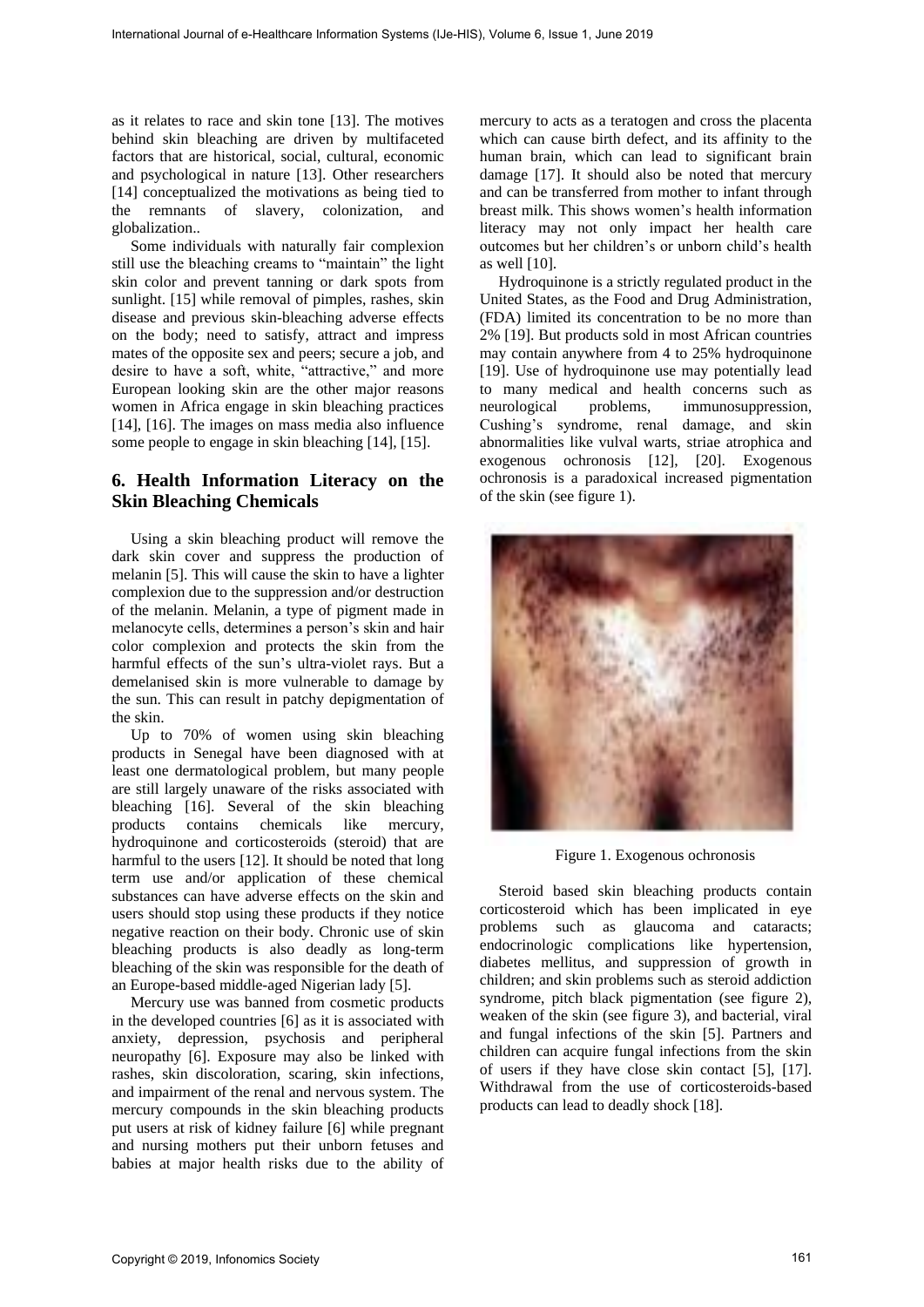

Figure 2. Pitch black pigmentation



Figure 3. Weaken of the skin

The World Health Organization [6] disclosed that contact with these products and other skin bleaching agents like lead, glucocorticoids, retinoic acid, arbutin, kojic acid and azelaic acid can cause a wide array of opportunistic infections, put users at risk for developing serious health problems, and have deleterious health side effects. The opportunistic infections and skin disorders include allergies, ulcers, premature ageing of skin, skin cancer, leukemia; thin-skinned that would not be able to receive injections and other routine medical procedures including stitching following surgery or accidents; and psychological disorders like depression, anxiety, identity and addictive disorders [18].

### **7. Conclusion and Recommendation**

The ability to obtain, understands and use health related information is called health information literacy. The information revealed that skin bleaching is a self-destructive practice that is based unattainable beauty standards which put the users of skin bleaching product at physical, medical and psychological risk.

The study therefore recommends that medical doctors, dermatologists, beauticians, information professionals, the mass media and all agents of socialization should use health information to promote healthy skin care practices. Health information literacy should also be used to can inform people on the need for self-love and selfesteem, with emphasis on the protective functions of melanin especially, for those bleaching their skin and those at the risks of bleaching the skin. Enlightenment should be intensify using the "black is beautiful" message and that beauty is a diverse concept that should not be limited to only Eurocentric standard.

## **8. References**

[1] Aramide, K. O., Oduroye A. & Alagbe A. (2013): Effect of Health Information Literacy on the Attitude of Women towards Family Planning. *International Journal of Research in Commerce, Economics and Management, 5*(5), 99-103.

[2] American Medical Association. (1999). Report on the Council of Scientific Affairs, Ad Hoc Committee on Health Literacy for the Council on Scientific Affairs. *Journal of American Medical Association*, *281*, 552 – 557.

[3] Medical Library Association (2003) What is health information literacy? Retrieved: http://www.mlanet.org/ resources/healthlit/define.html.

[4] Sagoe, D., Pallesen, S., Dlova, N.C., Lartey, M., Ezzedine, K., & Dadzie, O. (2019). The global prevalence and correlates of skin bleaching: a meta-analysis and metaregression analysis. *International Journal of Dermatology, 58*, 24–44

[5] Olumide, Y. M., Akinkugbe, A. O., Altraide, D., Mohammed, T., Ahamefule, N., Ayanlowo, S., et al. (2008). Complications of chronic use of skin lightening cosmetics. *International Journal of Dermatology*, *47*(4), 344–353.

[6] World Health Organization (2011). *Preventing disease through healthy environments: Mercury in skin lighting products.* Geneva: World Health Organization. http://www.who.int/ipcs/assessment/public\_health/mercury \_flyer.pdf

[7] Yates, C. (2013) *Informed for health: exploring variation in ways of experiencing health information*